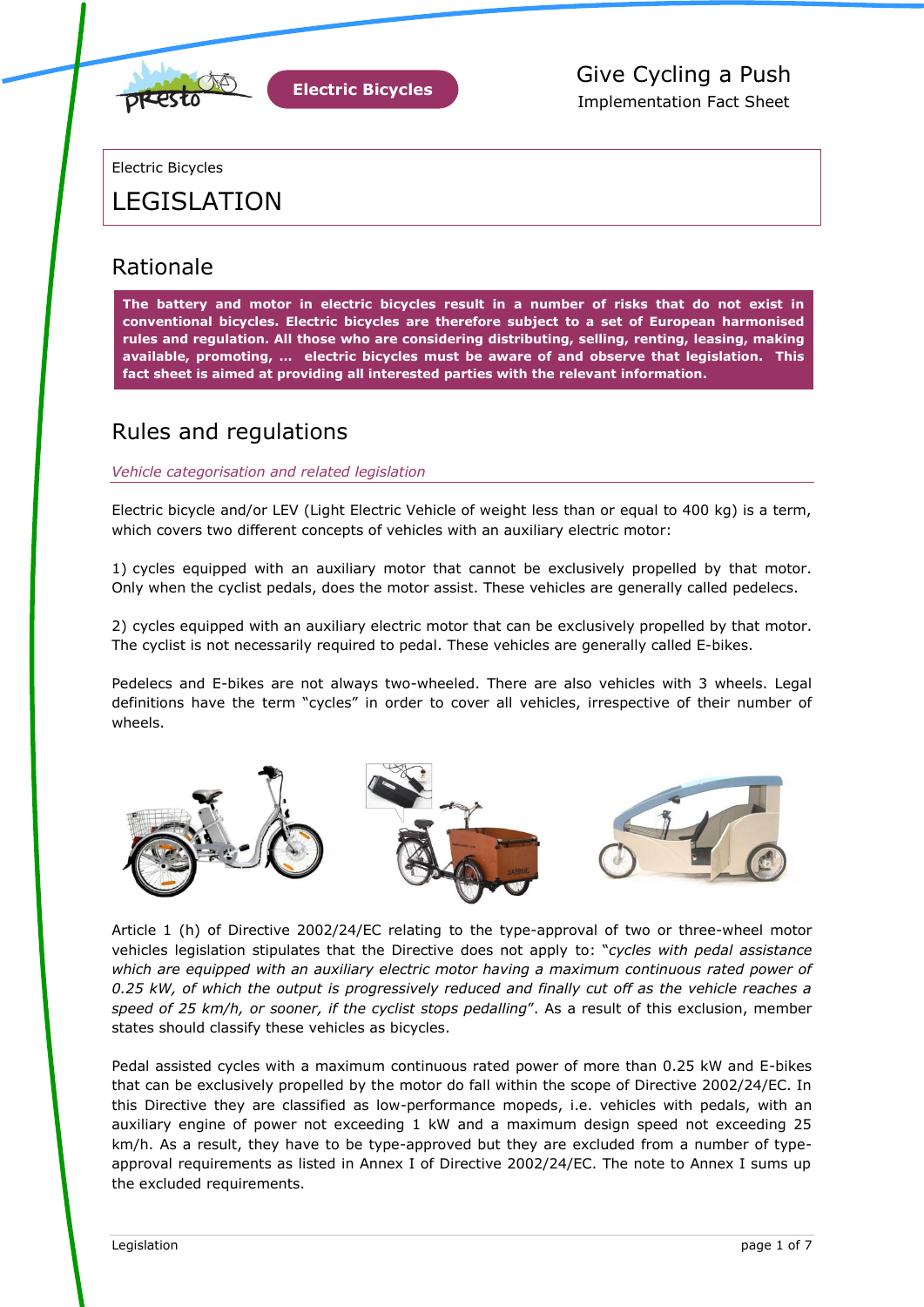

# Give Cycling a Push

Implementation Fact Sheet

Pedal assisted cycles with a motor assisting beyond 25 km/h and E-bikes with a maximum design speed exceeding 25 km/h are classified as conventional mopeds and have to be type-approved accordingly. In all member states moped classification brings along compulsory wear of a helmet, insurance and an age limit. In some case, it also involves a number plate and a driving license.



Electric bike classified as bike Electric bike classified as low-performance moped Electric bike classified as moped

The European Commission is reviewing Directive 2002/24/EC. In that framework, the European Twowheel Retailers' Association (ETRA) has submitted a proposal aimed at changing the legislation related to electric cycles. The full text of the proposal is published at [http://www.etra](http://www.etra-eu.com/docs/CategorisationProposal.pdf)[eu.com/docs/CategorisationProposal.pdf.](http://www.etra-eu.com/docs/CategorisationProposal.pdf) The European Commission is expected to complete the draft proposal for European Parliament and Council in the second half of 2010.



Member states must classify pedelecs excluded from Directive 2002/24/EC as bicycles. For these vehicles the European standard EN 15194 (EPAC – Electrically Power Assisted Cycles) has been implemented. The text of this standard should be available in the national language from the national standardisation institutes.

Most EU member states have not introduced a legal obligation to comply with EN 15194. In some member states however, such as UK and France, compliance with the standard is compulsory. Member states that do not impose compliance allow for self-certification. This means that if a manufacturer has his own testing facilities and believes his pedelecs, after testing, comply with EN 15194, the manufacturer is allowed to certify his own products. In reality, most manufacturers have their pedelecs tested by professional testing organizations, such as Tüv Rheinland, SGS, SMP, …

EN 15194 only concerns the electric part of the vehicle, whereas for the bicycle part EN 14764 applies. Consequently, the vehicle has to come with marking and instructions as listed below.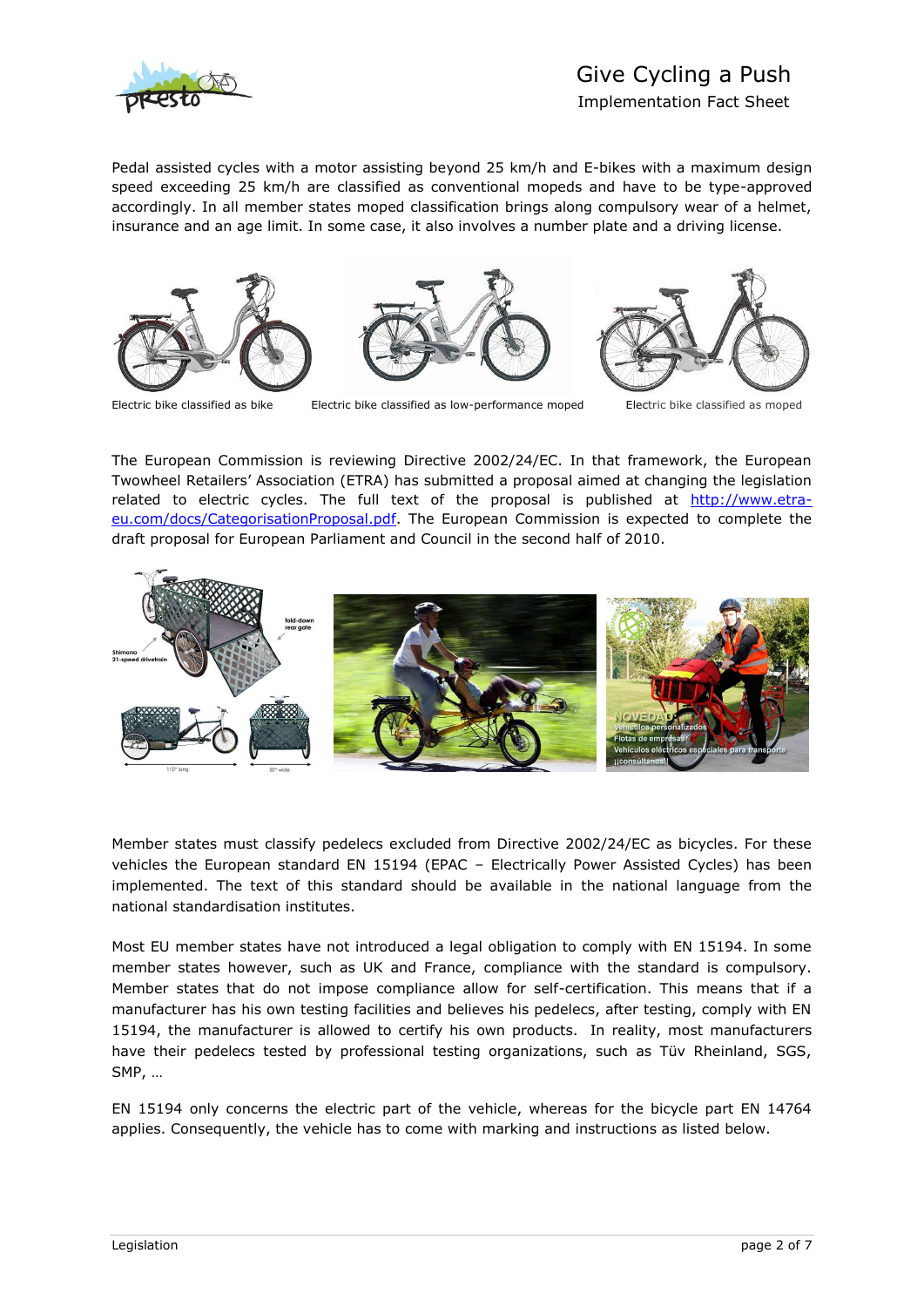

Implementation Fact Sheet

### As for marking:

a) the frame must be visibly and permanently marked with a serial number at a readily visible location;

b) the frame must be visibly and durably marked, with the name of the manufacturer or the manufacturer's representative and the number of European Standard, i.e. EN 14764

c) the vehicle must be durably marked with the following words: EPAC according to En 15194

As for instructions, the vehicle must be provided with a set containing the following information:

a) preparation for riding  $-$  how to measure and adjust the saddle height and handlebar height to suit the rider, with an explanation of the insertion-depth warning marks on the seat-pillar and the handlebar-stem, and clear information on which levers operate the front brake and which lever operates the rear brake;

b) recommended tightening of fasteners related to handlebar, handlebar-stem, saddle and seatpillar, and wheels;

c) the method for determining the correct adjustment of wheel quick-release mechanisms, such as, "the mechanism should emboss the fork ends when closed to the locked position";

d) the correct assembly of any parts supplied unassembled;

e) the permissible total weight of the rider and luggage;

f) lubrication — where and how often to lubricate, and recommended lubricant;

g) the correct chain tension and how to adjust this;

h) adjustment of gears;

i) adjustment of brakes and recommendations for replacement of the friction components;

j) care of the wheel-rims and a clear explanation of any danger of rim-wear;

k) appropriate spares, i.e. tyres, tubes, brake friction components;

l) accessories — where these are offered as fitted, details should be included such as operation, maintenance required (if any) and relevant spares (e. g. light-bulbs);

m) safe riding — regular checks on brakes, tyres, steering, caution concerning possible increased braking distance in wet weather;

n) the type of use for which the bicycle has been designed (i. e. the type of terrain for which it is suitable) with a warning against the hazards of incorrect use;

o) an advisory note to draw attention to the rider concerning possible national legal requirements when the bicycle is to be ridden on public roads (e.g. lightning and reflectors);

p) the importance of using genuine replacement parts for safety-critical components.

q) Concept and description of electric assistance;

r) Recommendation for washing;

s) Control and tell tales;

t) Specific EPAC recommendations for use;

u) Specific EPAC warnings;

v) Recommendations about battery charging and charger use as well use as well as the importance of following the instruction contained on the label of the battery charger.

### *Machinery Directive*

Early 2010, the European Commission has definitely confirmed that "cycles with pedal assistance which are equipped with an auxiliary electric motor having a maximum continuous rated power of 0.25 kW, of which the output is progressively reduced and finally cut off as the vehicle reaches a speed of 25 km/h, or sooner, if the cyclist stops pedaling" fall within the scope of Directive 2006/42/EC on machinery.

This Directive contains a list of essential health and safety requirements relating to the design and construction of machinery, i.e. pedelecs. Vehicles may only be placed on the market and/or put into service if they comply with these requirements.

Most of the requirements are covered by EN 15194. However, the European standardisation institute CEN has to review EN 15194 to ensure that all obligations resulting from the Directive are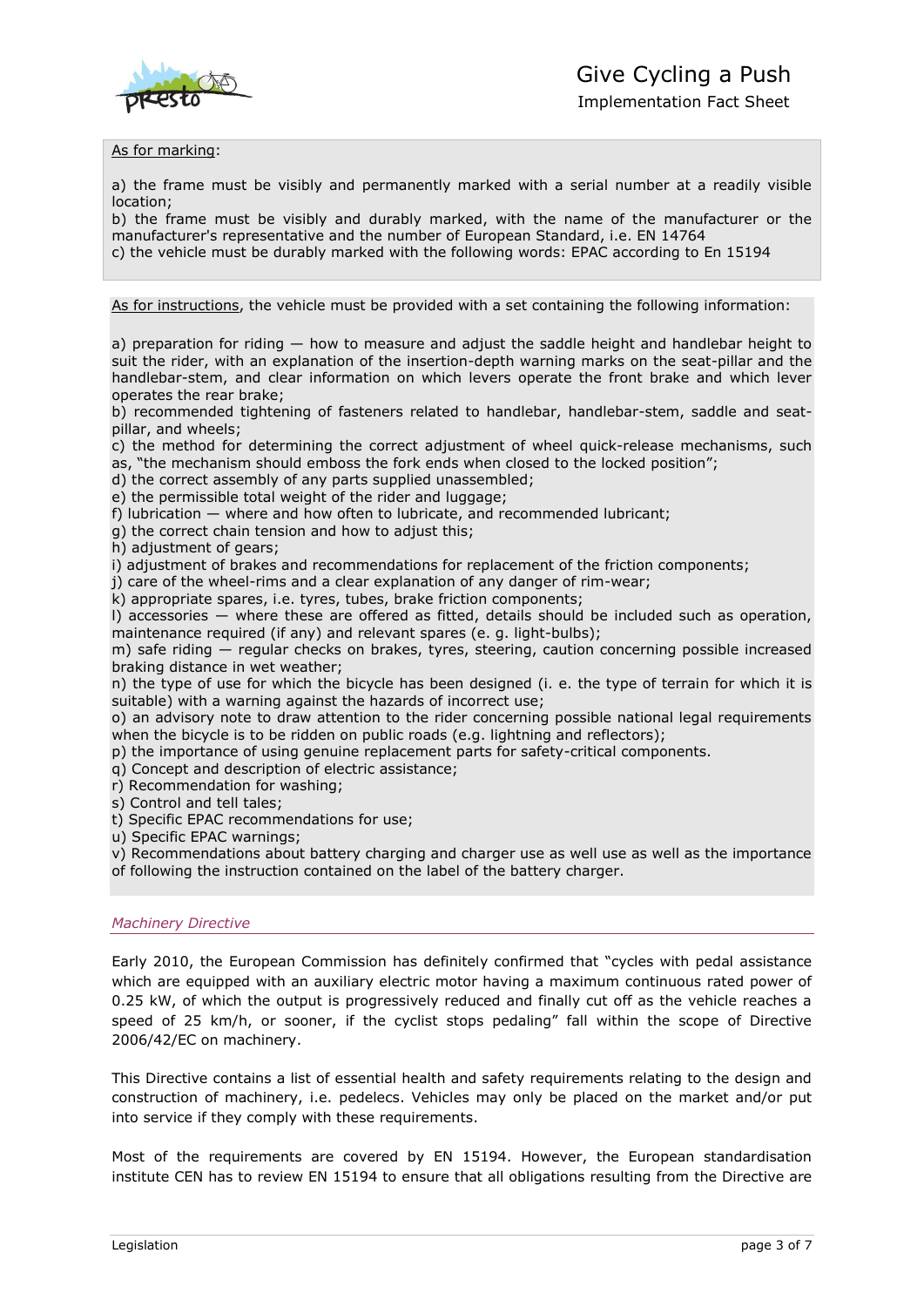

# Give Cycling a Push

Implementation Fact Sheet

covered by the standard. The next step is the publication of a reference to the standard in the Official Journal, which will turn EN 15194 into a harmonised standard under the Machinery Directive. That will mean that a pedelec that complies with EN 15194 will be presumed to comply with Directive 2006/42/EC.

Still, the Machinery Directive holds a few additional administrative obligations for the manufacturers. They have to have a complete technical file on the product available. Furthermore, they have to supply the pedelec with an EC Declaration of Conformity, the particulars of which are specified in Annex II of the Directive. Finally, the vehicle must have a CE conformity marking that consists of the initials 'CE' as shown below. The CE marking shall be affixed to the pedelec visibly, legibly and indelibly in the immediate vicinity of the name of the manufacturer or his authorised representative. This marking however can only be affixed if the pedelec also conforms to Directive 2004/108/EC relating to electromagnetic compatibility.



#### *Electromagnetic compatibility*

All electric devices influence each other when interconnected or close to each other. Sometimes one may observe interference between a TV set, a mobile, a radio and a nearby washing machine or electrical power lines. The purpose of electromagnetic compatibility (EMC) is to keep all those side effects under reasonable control. Legal EMC requirements are in Directive 2004/108/EC. Pedelecs with an electric motor having a maximum continuous rated power of 0.25 kW and assisting up to maximum 25 km/h must comply with this Directive.

The Directive specifies legally-binding protection requirements. As far as the above-mentioned pedelecs are concerned, most of these requirements are covered by EN 15194. However, the European standardisation institute CEN should review EN 15194 to ensure that all obligations resulting from the Directive are covered by the standard. The publication of a reference to the standard in the Official Journal would then turn EN 15194 into a harmonised standard under the EMC Directive. That would mean that a pedelec that complies with EN 15194 would be presumed to comply with Directive 2004/108/EC.

In expectation of such a harmonised standard, the manufacturer has to apply his own methodology for the EMC assessment. He has to prepare technical documentation to demonstrate evidence of compliance with the requirements and have that documentation available. He may opt on a voluntary basis to involve a Notified Body during the conformity assessment procedure. The manufacturer is also required to supply the pedelec with an EC Declaration of Conformity, the minimum content of which is specified in the Directive. Finally he has to affix the CE marking. This however, cannot be done unless the product also complies with the Machinery Directive.

The EMC Directive requires that pedelecs be identified by type, batch, serial number or any other information allowing for the identification of the vehicle. In order to facilitate traceability, the actual manufacturer needs to be identified by name and address. In cases where the manufacturer is located outside of the European Community, also the name and address of the authorised representative or (where neither are in the Community) the person responsible for placing the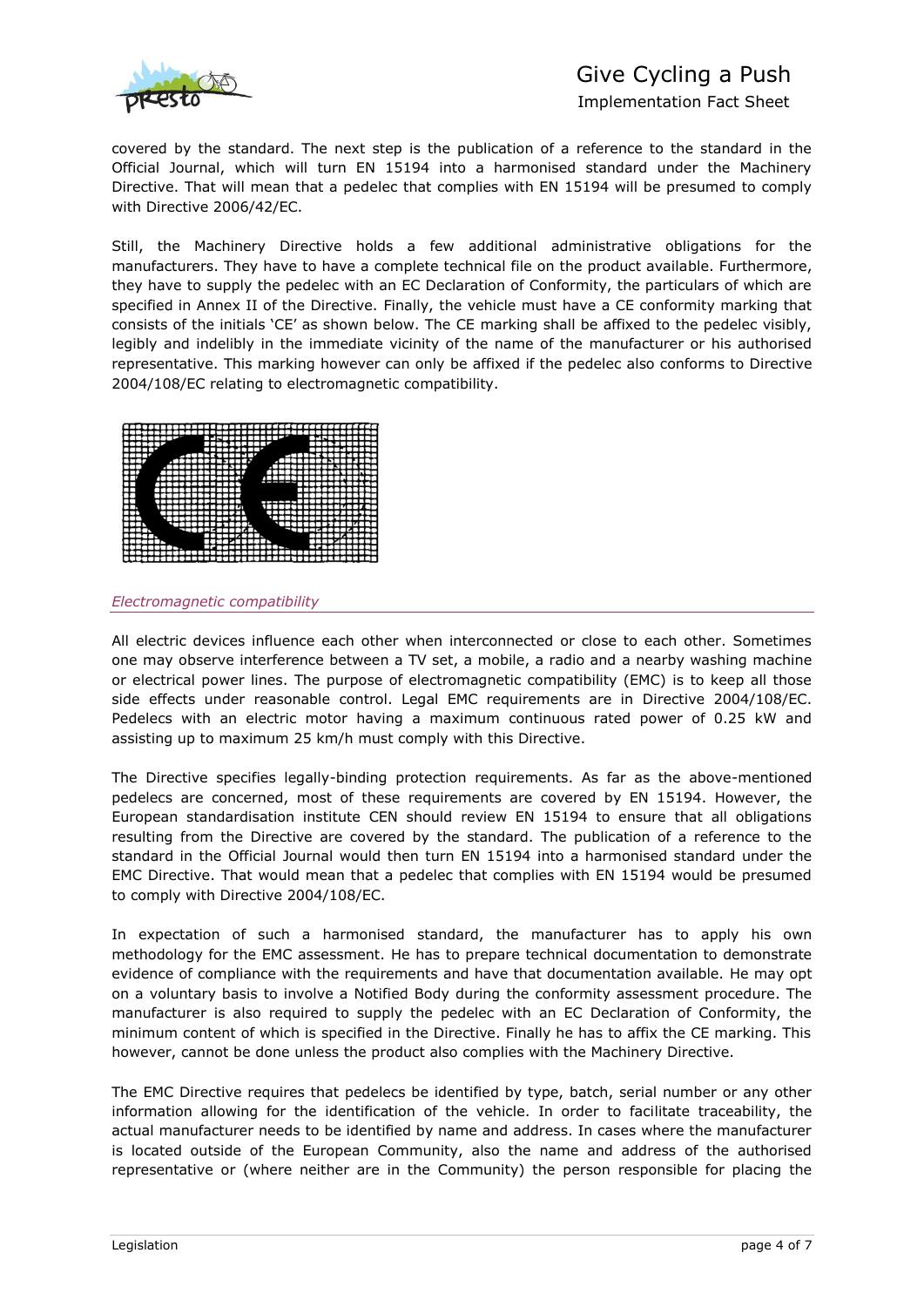

pedelec on the Community market needs to be given. This information has to accompany the pedelec.

### *Battery transportation*

One of the major risks associated with the transport of batteries and battery-powered equipment is short-circuit of the battery as a result of the battery terminals coming into contact with other batteries, metal objects, or conductive surfaces. Therefore, their transport is subject to very strict rules, which have been internationally harmonised.

Any Lithium-Ion battery over 100 Wh is classified as CLASS 9 - MISCELLANEOUS DANGEROUS GOODS under the dangerous good regulations for transport by road (ADR) and by air (IATA & IACO). Lithium-Ion batteries for pedelecs are more than 100 Watt-hours. As a result, their transport has to comply with these regulations. The UN number for Lithium-Ion batteries is 3480, if contained in or packed with equipment 3481.

This does not only concern transport of batteries for instance from manufacturer to dealer, but all transport including for instance the return of a defective battery by the consumer to the dealer or by the dealer to his supplier.

There will be occasions where a manufacturer may wish to have a defective battery returned for analysis. However, where such batteries may pose a safety risk they are prohibited from transport by air as set in a the following special provision: "Lithium batteries identified by the manufacturer as being defective for safety reasons, or that have been damaged, that have the potential of producing a dangerous evolution of heat, fire or short circuit are forbidden for air transport."

To ship goods in the CLASS 9 category means that the battery needs to be tested in accordance with the UN Manual of tests and criteria, Part III, subsection  $38.3$ .<sup>1</sup> Furthermore, specific procedures related to handling, packing, labelling and shipping need to be followed.

If any company handles and packs dangerous goods at their own premises, a trained "Dangerous Goods Advisor" is required onsite to oversee that the goods are packed in the correct materials and to declare the goods safe to travel. It is very strongly advised to hire a specialist company to pack the goods and to fill out a 'Dangerous Goods Note'. It is compulsory for Dangerous Goods shipments to be accompanied by this document. It is most likely that the freight forwarder will charge extra for handling of Dangerous Goods.

The regulations regarding the road and airfreight of Lithium-Ion batteries are very similar. The same Wh ruling, documentation and labeling requirements that applies to airfreight also applies to goods transported via road freight.

Batteries manufactured, distributed or sold by major companies usually comply with the UN test requirements. However, certain replacement batteries, which are not OEM or aftermarket batteries but simply low-cost copies of those, may not have undergone the required tests. Untested batteries are consequently excluded from transport.

Users of equipment powered by Lithium-Ion batteries should therefore be vigilant when buying replacement batteries from unknown sources, such as on markets or Internet. The differences between genuine and copied battery types may not be visible but could be very dangerous; such untested batteries may have a risk of overheating or causing fires.

 1 http://www.prba.org/File.aspx?Path=\Public\UN Lithium Battery Tests, UN Manual Tests and Criteria, 5th Revised Ed. - Effective Jan. 1, 2011.pdf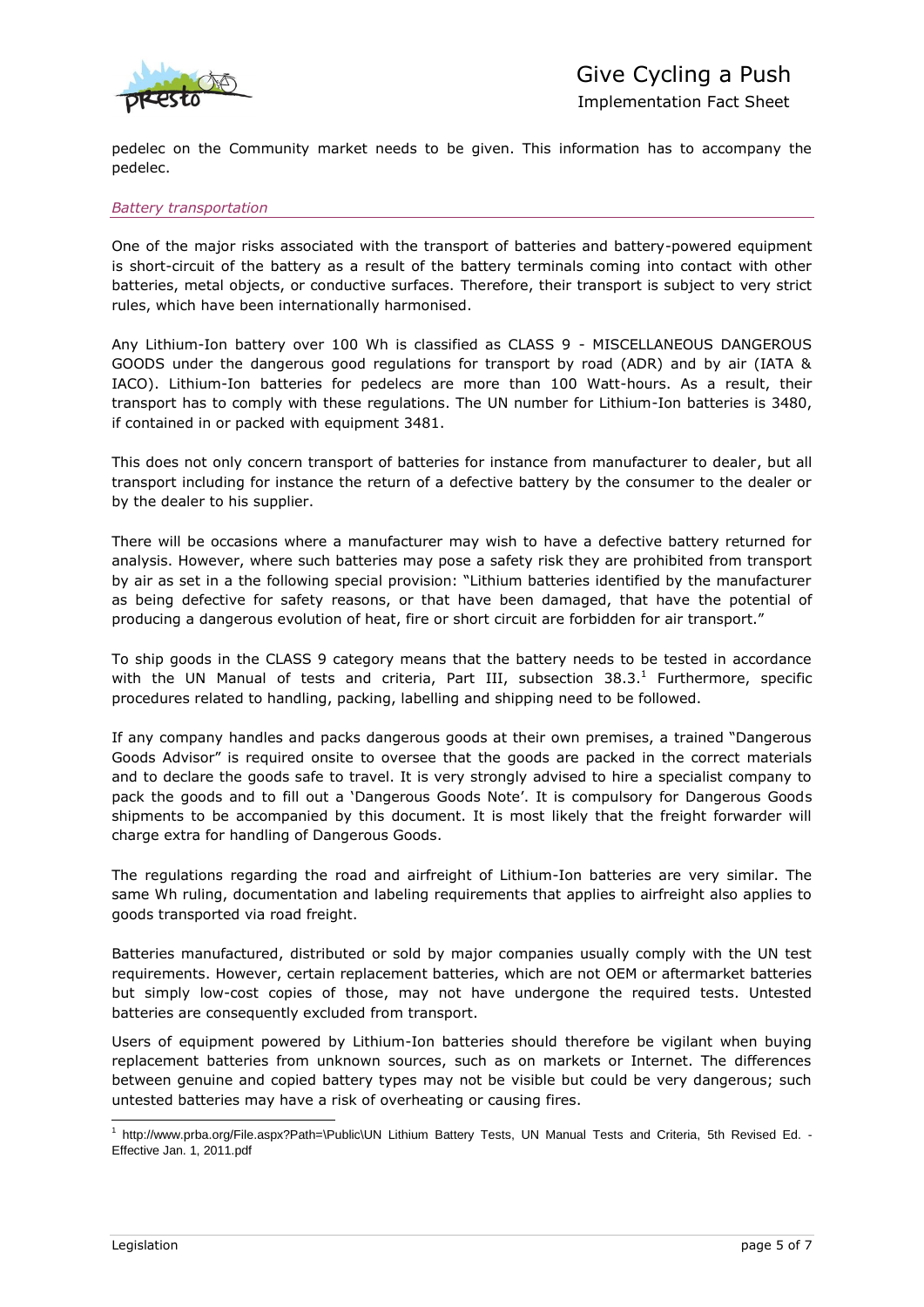



**Lithium Ion Cells and Batteries Shipping Requirements** 

Source: IATA Guidance Document – Transport of Lithium Batteries Revised for the 2010 Regulations<sup>2</sup>

### *Battery Directive*

Batteries may contain metals such as zinc, copper, manganese, lithium and nickel, which present a risk to the environment and human health if they are incorrectly disposed of. As a consequence of this, the collection, recycling, treatment and disposal of batteries and accumulators are ruled at European level by Directive 2006/66/EC, also known as the battery directive. This Directive also prohibits the placing on the market of most batteries and accumulators with a certain mercury or cadmium content.

The Directive applies to all batteries and therefore also includes the Lithium Ion (Li-ion) and Nickel Metal Hydride (Ni-M-H) batteries commonly used in electric bicycles. These are classified as ―industrial batteries‖. Such batteries may no longer be incinerated or disposed of in landfills. The Battery Directive establishes one and the same framework for the collection and recycling of batteries in all member states. It also sets out minimum rules for the functioning of national collection and recycling schemes, in particular for the financing of these schemes by the producers. It is up to the battery producers to finance the cost of the collection, treatment and recycling of waste batteries.

The producer is the person in a Member State who supplies or makes available to a third party, batteries (including those incorporated into vehicles) in that same Member State for the first time on a professional basis. This definition applies irrespective of the selling technique used and irrespective of whether the batteries are made available in return for payment or free of charge. This includes import into the European Union.

 2 [http://www.iata.org/NR/rdonlyres/4828A6CC-F553-4B38-A370-](http://www.iata.org/NR/rdonlyres/4828A6CC-F553-4B38-A370-C3058898913B/0/GuidanceDocumentontheTransportofLiBatt_2010.pdf) [C3058898913B/0/GuidanceDocumentontheTransportofLiBatt\\_2010.pdf](http://www.iata.org/NR/rdonlyres/4828A6CC-F553-4B38-A370-C3058898913B/0/GuidanceDocumentontheTransportofLiBatt_2010.pdf)